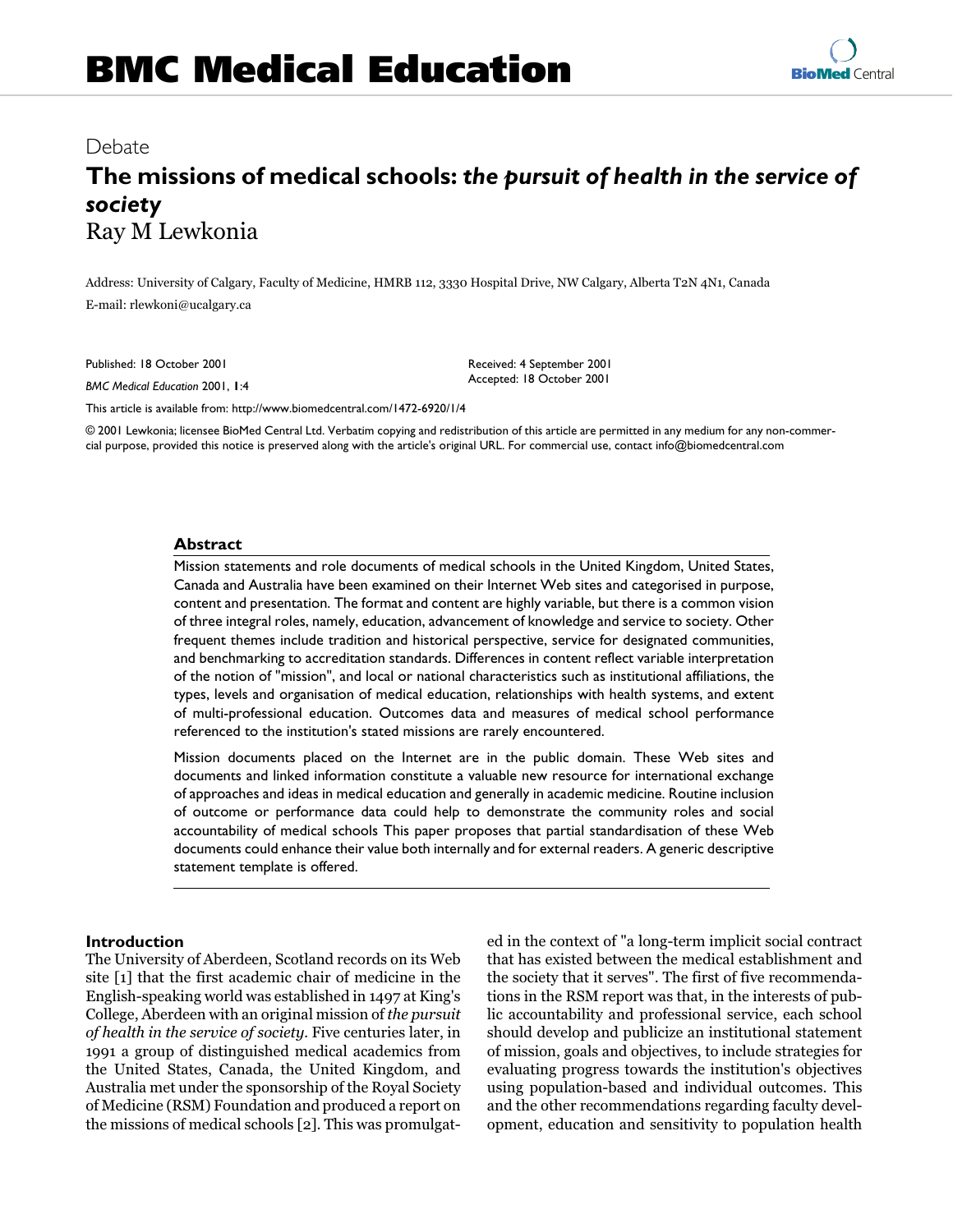needs were intended to promote increased responsiveness to the expectations of stakeholders, that is social accountability. One decade later Internet technology has enabled medical schools to readily publicise their missions and institutional priorities in the public domain.

The mission documents from medical schools in the United Kingdom, United States, Canada, and Australia have been examined with regard to the aims of the schools in general and the content proposed in the RSM report with regard to social accountability.

## **Methods**

The Internet Web sites of medical schools in the four countries were located from listings on the Web sites of accrediting bodies – the American Association of Medical Colleges (AAMC) [\[3\]](#page-5-2) and the Liaison Council for Medical Education (LCME) [\[4\]](#page-5-3), the Association of Canadian Medical Colleges (ACMC) [\[5](#page-5-4)], the General Medical Council (GMC) [[6](#page-5-5)] and the Quality Assurance Authority (QAA) [\[7](#page-5-6)] of the United Kingdom, and the Australian Medical Council (AMC) [[8](#page-5-7)]. The medical school Web sites were inspected for mission statements, and if these were not found, statements of philosophy or purpose or other similar documents were sought. Sometimes the mission was described in a dean's message or a strategic plan, in admissions policies or general curriculum outlines. The Web sites and the mission statements often have links to internal departmental sites, each with their own mission documents.

## *Themes in mission statements*

All medical schools in the four countries have described their missions and related descriptive information on their Web sites, and it is notable that all of the Webbased presentations are different. Five general themes were noted in the presentation of mission documents, with more than one of these being included on many sites – tripartite responsibility, tradition and historical perspective, service for specified communities, benchmarking to templates of accrediting organisations, and (least often) performance and outcome data. Narrative examples are given in order of diminishing frequency:

## *Tripartite responsibility*

Typical descriptive statements list the three realms of education, research and clinical service, usually in that sequence, sometimes with elaboration of the concepts:

The mission of the medical school is threefold: the training of physicians, the search for new knowledge, and the care of the sick. The three are inseparable. Medicine can be handed on to succeeding generations only by long training in the scientific methods of investigation and by the actual care of patients. (New York University School of Medicine)

Within the overall mission of the University, the purpose of the Faculty of Medicine and Health Sciences is to promote health, well-being and the highest quality of health care through excellence in education, research and professional practice. (Queen's University Faculty of Medicine and Health Sciences, Belfast, Northern Ireland).

Central to our mission is the preparation of health professionals and scientists who can contribute to humane and cost-effective health care, continue independent and efficient learning, adapt to change and initiate change, and collaborate within interdisciplinary teams. The Faculty of Health Sciences aspires to continued development as an institution of international stature. In fulfilment of our mission, we shall pursue: The development and critical evaluation of new knowledge about the biological, behavioural, social and environmental basis of health and disease; and about the usefulness of preventive, therapeutic and rehabilitation maneuvers (McMaster University Faculty of Health Sciences, Ontario, Canada).

## *Tradition and historical perspective*

Long established schools are less likely to state an explicit mission, perhaps because it has been achieved, instead describing their history of service, their scientific reputation and distinction of their staff and graduates as leaders implying the expectation of future success for their students:

...known throughout the world as one of the leading centers for biomedical research, education and advanced health care. Founded in 1810, the School of Medicine has grown to include every modern medical discipline. Its faculty includes some of the world's most respected scholars in medicine, public health and biomedical science. (Yale University School of Medicine, Connecticut; instruction commenced 1810).

To provide international leadership in the education of physicians and medical scientists, in biomedical research, and in the application of medical knowledge to patient care. (Johns Hopkins University School of Medicine, Maryland; instruction commenced 1893) ... is the oldest medical school in Australia, being established in 1862. It attracts many of the best students in Australia, and for the last 10 years has attracted more research funding then any other medical school in Australia. This ensures the School attracts and maintains staff of the highest quality and that teaching is up-to-date and well informed by the latest research... The Faculty has an in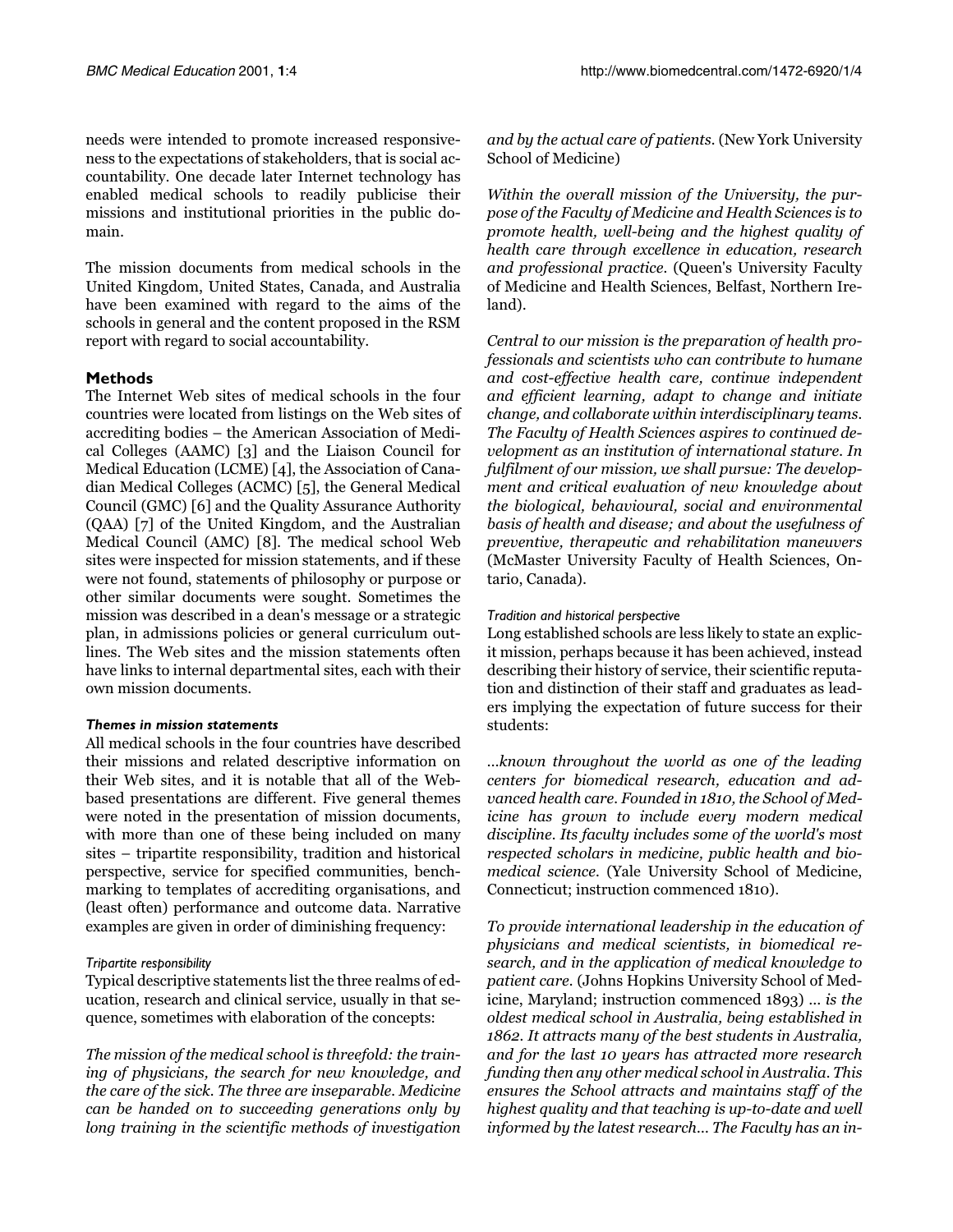ternational reputation for leadership in teaching and research. Many graduates of the Faculty are leaders in their fields. In medicine graduates have included two Nobel Prize winners. (The School of Medicine, University of Melbourne, Australia; instruction commenced 1862)

In line with the mission of the University of Cambridge, the aims of the school are: to foster academic excellence and to provide an education of the highest quality so as to produce medical practitioners of the calibre sought by the professions, and in addition providing the teachers of the future. (Cambridge University, England; established 1453).

## *Service for specified communities*

Delineation of populations supported by the medical school appears most often in the statements of young medical schools and those established in areas of relatively low population density. These service-orientated statements are more likely to mention other health professions and multi-professional service models:

The mission of the SIU School of Medicine is to assist the people of central and southern Illinois in meeting their health care needs through education, research, and service. (Southern Illinois University; instruction commenced 1970)

Our purpose is to enhance the health of the people of Newfoundland and Labrador by educating physicians and health scientists; by conducting research in clinical and basic medical sciences and applied health sciences and by promoting the skills and attitudes of lifelong learning. (Memorial University, Newfoundland; instruction commenced 1969).

Programs will be responsive to the health needs of the communities of northern Australia and the School will be a leader in the focus areas of rural and remote health, Indigenous health and tropical medicine for Australia and for the wider Asia-pacific region The School was established in recognition of the need for advancement of medical education and research relevant to the communities of northern Australia. (James Cook University School of Medicine, Australia; instruction commenced 2000).

## *Benchmarking to templates of accrediting organisations*

This is seen particularly in the descriptive statements of British medical schools. Curricular design has been influenced throughout the U.K. by Tomorrow's Doctors, a 1993 publication of the GMC [\[9\]](#page-5-8). The most consistent organization of information was found in QAA documents in its first category entitled "aims and objectives" of the school. QAA reports relate to curricular structure and implementation, and do not deal with outcomes for graduates or populations. The effects of the QAA framework has been evident in school mission documents, for example:

....to be the leading Medical School in the UK as judged by such criteria as the outcomes of the HEFCE Research Assessment Exercise and the Quality Assessment of teaching. (Imperial College School of Medicine, London)

The School's mission is to promote by excellence in teaching, clinical practice and research the prevention, treatment and understanding of disease. In doing so we make special use of our opportunities to work closely with the National Health Service and of the interdisciplinary opportunities that we have. Scientists and medical students, doctors, nurses, psychologists, midwives, physiotherapists, radiographers and administrators are all important members of the St George's family. Our external reviews of teaching by the Quality Assurance Agency (QAA) have all been outstanding (23/24 for medicine). (Saint George's Hospital Medical School, London).

## *Performance data and ratings*

Aggregate data on career paths is available in the Canadian Post-MD Education Registry [\[10\]](#page-5-9). Outcome information other than research success is not commonly given on individual medical school Web sites, and is selective:

The School of Medicine earned the annual Innovations to Curriculum Award from the American Medical Association, medical student section. The School of Medicine is ranked in the top 2 percent of American medical schools for its primary care education program for the fifth consecutive year as reported in U.S. News & World Report. Of the 144 schools reported on, OHSU's primary care education program ranks third; family medicine education ranks fourth for the fifth consecutive year; and the specialty of rural medicine ranks 11th. Forty percent of the currently licensed physicians in Oregon have received their undergraduate and/or graduate medical education at OHSU. About 60 percent of graduating medical students choose primary care residencies, up from 40 percent 10 years ago. An impressive 96 percent to 100 percent of graduates in OHSU's M.D. program pass their licensure exams on the first attempt, a passing rate higher than the national average. (Oregon Heath Sciences University).

## *Institutional structure*

The nature of the medical school is not always evident from the name of the institution, and they include: (a)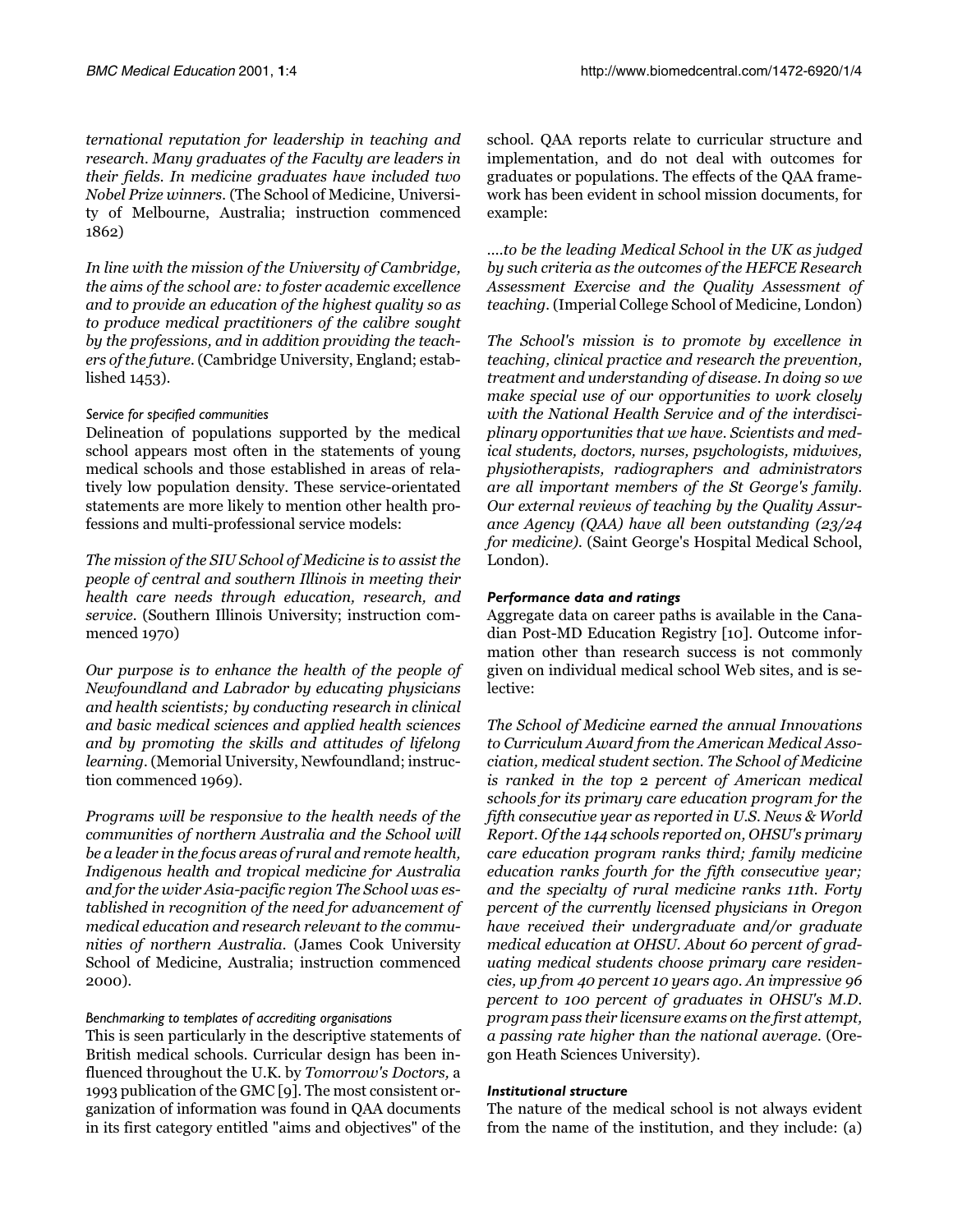graduate schools in research-orientated academic medical centres – most common in the U.S., (b) schools that train more than one type of health professional, administratively integrated with a university, (c) hospitalbased or community-based medical school affiliated with a university. Extracts from two Web sites illustrate examples of striking differences in conceptions of a "school" environment:

To support its mission of education research and patient care, the School has ... ...nearly 8,000 faculty and 17 affiliated facilities. At the core of the Medical School are its educational and research programs. The student body is composed of 650 mean and women in the MD program; 477 students in the PhD program; and 132 in the joint MD:PhD program. (Harvard Medical School, Massachusetts).

Community based: nationally recognised ... as a community-based medical school EVMS does not own a teaching hospital. Instead EVMS works in partnership with hospitals, physicians and clinics throughout the region.... For the region as a whole, these educational partnerships spread the benefits of an academic medical center throughout the region, improving the quality of life and the quality of health care for the entire community. (East Virginia Medical School of the Medical College of Hampton Roads).

## *The purpose and semantics of mission documents*

Mission statements have been defined for the (not-forprofit) health care sector in the United States as formal documents that attempt to capture an organization's unique and enduring purpose and practices [\[11\]](#page-5-10). Important functions include giving a sense of purpose, motivating employees to identify with the organisation, giving recognition to the interests of external stakeholders, and to improve the resource allocation process. Each of these could be translated to the medical school context. However, expression of the concept of "mission" for medical schools was found to be extremely variable in all four countries. Some Web sites have a succinct vision with brief elaboration and in others the mission is expressed in a large multi-part strategy document.

Although the formats vary, the mission documents generally use similar expressions in all four countries. Words are selected to convey great expectations of academic accomplishment for students and staff. Verbs are chosen that predict achievement, the nouns offer the promise of success, and the phrases look to the future. The wording speaks to institutional reputation, and the goals of attracting academically effective staff and good students to the school [\[12](#page-5-11)]. Examples of words used to characterize the capabilities of schools and the expecta-

tions of qualities to be imbued into students are listed below:

### *Institutional performance*

Advance, aim, aspire, build, develop, enable, encourage, ensure, expand, facilitate, foster, implement, lead, prepare, produce, provide, strive.

## *Desirable attributes*

Commitment, compassion, excellence, highest standards, humanitarian or humanistic, innovation, leadership, life-long learning, outstanding, quality, self-reliant, strong.

## **Discussion**

Universal goals of all medical schools are contained in the succinct Scottish version of the 15<sup>th</sup> century: The pursuit of health in the service of society [[1](#page-5-0)]. The actual wording with which this is expressed in later renditions is of less importance than the manner is which the goals are to be achieved. Beyond the style of prose and presentation, the Web sites portray the operation of individual medical schools, and provide some insight into structural differences. Details of curricula and educational governance in the majority of medical schools in the United States and Canada have been published [\[13\]](#page-5-12). Neither these outlines nor the public domain reports of the accrediting agencies conform with the mission document concept proposed in the RSM report that was used as a reference point for this study (Figure [1\)](#page-4-0). Although the RSM report was not issued by an official organisation, its recommendations were authoritative and important. The documents that are available generally do not address the manner in which medical school outcomes are evaluated nor whether the schools' stated objectives have been attained, using individual and population-based outcomes. For example, if a medical school was established primarily to serve a particular population, it would be helpful for the public and similar schools to know how many graduates were actually in practice in that community several years after completion of training.

The accreditation processes in the four countries are important in determining the goals of medical schools. However, it is necessary to differentiate accreditation of medical education from assessment of medical schools in relation to their overall mission. Their achievements need to be framed in the expectations of the community or society that supports and funds the institution. To use an educational analogy, medical schools may demonstrate ability and competence in the test circumstances of accreditation, but the appropriate measures of outcome as fulfilment of objectives are evaluation of performance and quality. The intellectual significance of seeking outcomes information follows the proposition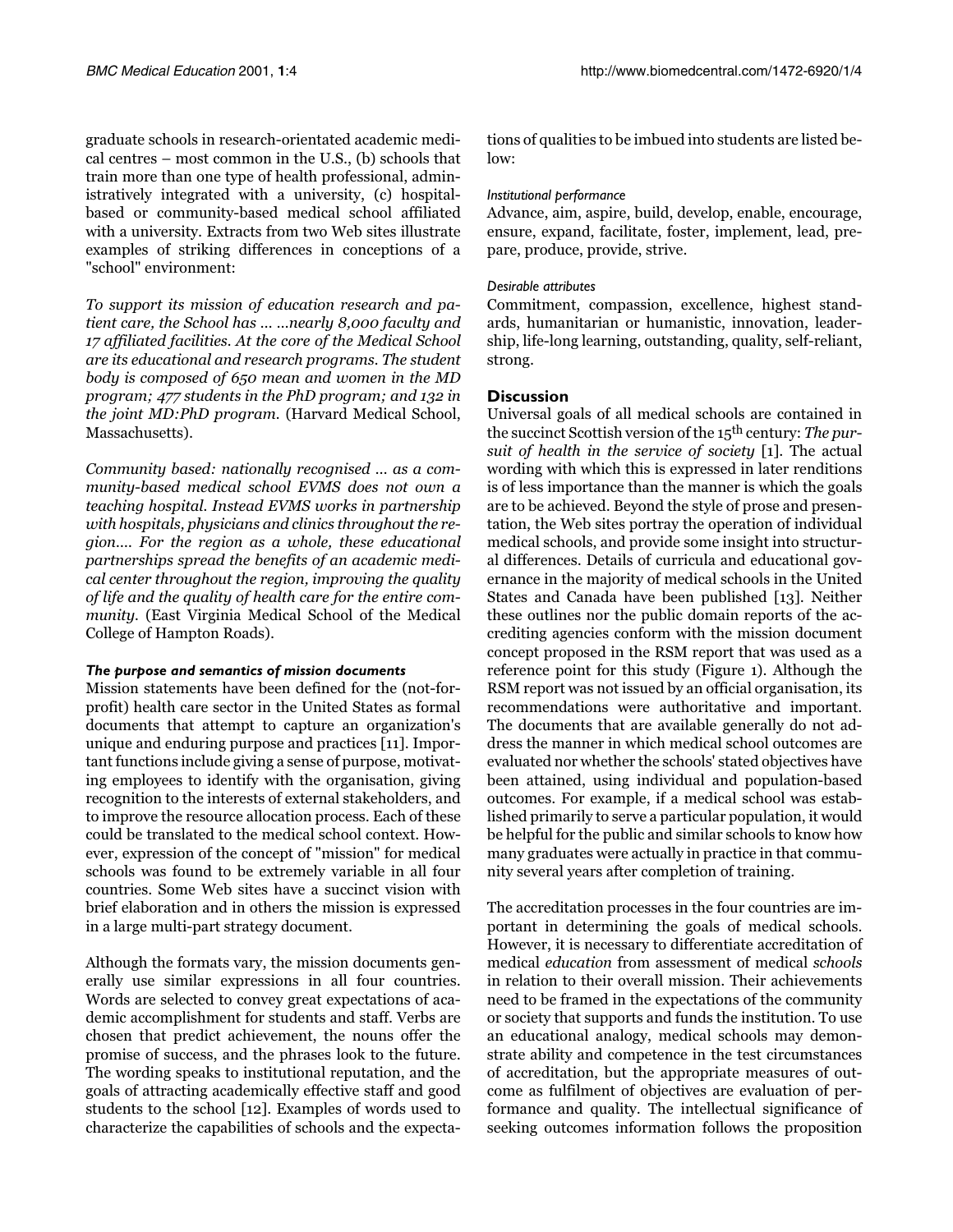| 1. Develop and publicise an institutional statement – medical schools have done this in<br>all four nations for organizational purposes and for accreditation, and they are<br>publicised on many medical school web sites.                                |
|------------------------------------------------------------------------------------------------------------------------------------------------------------------------------------------------------------------------------------------------------------|
| 2. to cover missions, goals and objectives - these concepts are interpreted differently.                                                                                                                                                                   |
| 3. commitments to individuals and populations served - these are usually stated in very<br>general and ill-defined terms, except for new schools established in rural or less-<br>industrialized areas.                                                    |
| 4. <i>undergraduate and postgraduate education</i> - Web sites generally give good details of<br>admissions criteria, nature of programs and curricular detail. Postgraduate education is<br>less well documented on web sites from outside North America. |
| 5. research - this is well described for laboratory and clinical research, especially in large<br>and well-established schools and academic medical centres, less well for population<br>health research and educational research.                         |
| 6. service - this is usually mentioned in general terms, and is stated in much detail for<br>academic medical centres in the US that operate health care facilities                                                                                        |
| 7. include strategies for evaluating progress towards the institution's objectives using<br><i>individual and population-based outcomes</i> - this is infrequently done as proposed.                                                                       |

## <span id="page-4-0"></span>**Figure 1**

RSM report [\[2](#page-5-1)] – proposals for medical school institutional statements of goals and objectives, annotated with observations from this study.

that medical academics should apply to their educational endeavors the sort of critical scientific thinking that is expected in their clinical and research work [[14,](#page-5-13)[15\]](#page-5-14).

Mission statements developed for businesses and health care [[11](#page-5-10),[16\]](#page-5-15) are directed towards tangible products and services. For medical schools the "product" and the market are extremely complex. Here measurement of outcomes has to address intricate behaviors with many variables. It is very difficult to attribute specific physician competencies or health benefits for patients to particular segments of medical education, because of the multiple stages of medical school courses, postgraduate training and continuing medical education. Attribution of individual or group performance to their medical school's mission or objectives is even more tenuous. Nevertheless, there are useful outcome data that can be collected [\[4,](#page-5-3)[9\]](#page-5-8). Frameworks have been proposed to evaluate the outcomes of revised and innovative curricula [[17\]](#page-5-16), and there are examples of data from graduate recollections and subjective opinions [[18\]](#page-6-0), and of educational outcome benefits [[19](#page-6-1)].

It has been said that a socially responsible medical school perceives the needs of society and reacts accordingly, and a socially accountable school also consults society about priorities and provides evidence of impact of its deeds [[20\]](#page-6-2). Fulfilment of the mission of serving the health needs of populations is a fundamental issue in social accountability of medical schools [\[21](#page-6-3)]. Three categories of assessment have been suggested in this regard – planning or input, doing or activity, and impacting or output [\[20](#page-6-2)[,22](#page-6-4)]. The most recently established medical schools with mandates to support health care for underserviced areas appear to have timely opportunities for prospective study of social accountability and population impact, in conjunction with their local health systems [[23\]](#page-6-5).

In considering the social accountability of medical schools there are several concepts that run in parallel with public accountability of health care systems. The advantages of standardization in public disclosure of health system outcomes include comparisons of the quality of care, comparisons of performance over time, amongst providers, and against defined standards of practice [\[24](#page-6-6)]. There are also potential disadvantages such as inappropriate focus on what is measured, and negative implications if results from different types of institution are compared in a competitive construct. This concern of potential misinterpretation of information is also applicable for medical schools because of the variability of their missions. Public presentation of medical school documentation should be done in a manner that makes clear the context of their objectives, community, traditions, and their institutional resources.

A rich store of information about the activities of medical schools is available on the Internet. This is a new resource base for the international medical community and a means to disseminate institutional values and ideas. The World Directory of Medical Schools includes 1647 schools in 157 countries [[25](#page-6-7)]. Although all are listed as medical schools or medical colleges (and some have more elaborate titles in keeping with their many roles in addition to scholastic work) these are very heterogeneous organizations. It would be of value to have a general template for medical school mission statements placed on Web sites in the public domain. Because of differing interpretation of the concept of "mission" and "vision", these might be more appropriately called descriptive statements or profiles. The more general and prosaic the wording of the document, the more difficult is it to specify the measurable outcomes. Uniformity of content would therefore be helpful for reference, and in understanding the background or source of published work in international academic medicine, especially in medical education and population health. Figure [2](#page-5-17) is a proposed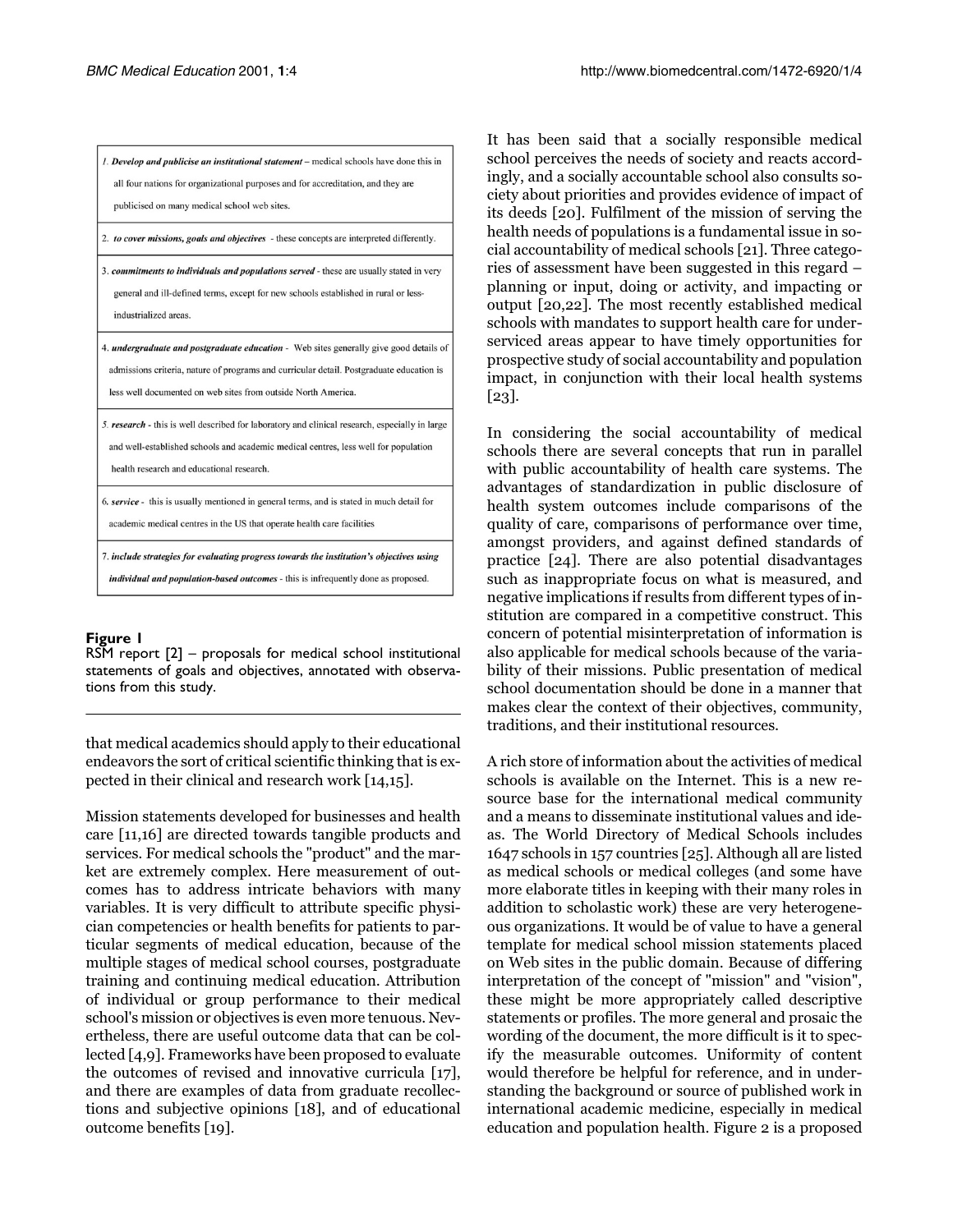#### ❖ The Medical School

- $\triangleright$  Parent institution
- History and growth
- $\prec$ Health professions educated and trained in the school
- $\overline{\mathcal{L}}$ Governance and administration
- Departmental structure
- Sources of funding and income

#### **❖** The Community

- $\triangleright$  Demographics of the population served by the school
- $\checkmark$ Affiliated health regions, authorities, and agencies

#### ❖ Institutional Objectives

- $\triangleright$  Vision statement(s)
- Objectives in education Objectives in health service
- Objectives in research

#### ❖ Education Programs

- $\triangleright$  Faculty members
- Medical degree curriculum
- Postgraduate education
- Continuing education
- External/international education
- Non-medical health professions Resources for education

#### **↑** Health Service

- > Affiliated hospitals
- > Health care facilities operated by the school
- Community health programs
- $\triangleright$  Population health programs

## ❖ Research Programs

- $\triangleright$  Faculty members Biomedical
- Clinical
- $\overline{d}$ Education
- Health services  $\triangleright$  Research resources and facilities
- 
- **\*** Innovative Programs
	- $\blacktriangleright$  Education Health care and service
	- Research
	- $\blacktriangleright$ Population or community

#### ❖ Evaluation

- 
- $\triangleright$  Self-study projects Accreditation reports
- $\triangleright$  Public accountability
- Performance referenced to the school's stated objectives

#### ❖ Achievements and Outcomes

- $\blacktriangleright$  Education
- Health services
- Research
- National or international service Career paths of graduates
- $\triangleright$  Outcome publications

#### ❖ Future Plans

- $\triangleright$  Institutional growth
- ⋗ Curricular development
- **Education** programs Health services
- Research
- $\checkmark$ Other planned programs

## <span id="page-5-17"></span>**Figure 2**

Generic web site template for medical school descriptive statements with main headings and sub-headings suitable for hypertext links.

generic template for the main headings and subheadings for medical school descriptive Web sites. The branched hierarchy hypertext capabilities of the Web permit links not only to appropriate sites in the same institution, but also to health system resources affiliated with the school, to the Web sites of medical school accrediting bodies, and to sites that provide general educational objectives [[26\]](#page-6-8). Special or innovative programs that may be of interest to other schools can also be showcased, one example being the Web site of Dalhousie University Medical School, Canada [\[27\]](#page-6-9).

It is acknowledged that several of the Internet documents abstracted for this article were not written to provide a comprehensive description of a medical school for external information. What was found in seeking statements consistent with the suggestions of the RSM report [[2](#page-5-1)] was quite haphazard. Construction of a single Web portal to medical school descriptive statements, initially derived from the sources used in this study [\[3–](#page-5-2)[8\]](#page-5-7), could encourage consistency and enhance exchange of concepts and ideas in medical education and generally in international academic medicine.

## **Summary**

Ten years ago medical schools were encouraged to develop and publicise mission documents describing their objectives and purpose. Assessment of institutional performance, including social accountability might then incorporate outcomes based on stated goals. Widespread adoption of Internet technology has enabled medical schools to showcase their work, and most of the web sites include variations on the concept of mission statements. This article draws attention to these web sites as a valuable repository of information about academic medical endeavours. It is suggested that inclusion of outcome and performance data within a standardised web-based framework would facilitate exchange of ideas and demonstrate how medical schools fulfil their missions.

## **Competing Interests**

None declared

## **Acknowledgment**

This work was done during a sabbatical leave in the Department of Health Care Education, University of Liverpool, England.

### **References**

- <span id="page-5-0"></span>1. **University of Aberdeen Medical School, Scotland** [\[http://](http://w3.abdn.ac.uk/medicine/gmcdocument/a1-2.shtml) [w3.abdn.ac.uk/medicine/gmcdocument/a1-2.shtml\]](http://w3.abdn.ac.uk/medicine/gmcdocument/a1-2.shtml)
- <span id="page-5-1"></span>2. [White KL, Connelly JE:](http://www.ncbi.nlm.nih.gov/entrez/query.fcgi?cmd=Retrieve&db=PubMed&dopt=Abstract&list_uids=1683197) **The medical school's mission and the population's health.** *Ann Intern Med* 1991, **115**:968-972
- <span id="page-5-2"></span>3. **Association of American Medical Colleges, Washington, USA.** [\[http://pnet400.aamc.org/directories/schools/msalpha.cfm\]](http://pnet400.aamc.org/directories/schools/msalpha.cfm)
- <span id="page-5-3"></span>4. **Liaison Council for Medical Education** [\[http://www.lcme.org/\]](http://www.lcme.org/)
- <span id="page-5-4"></span>5. **Association of Canadian Medical Colleges** [\[http://www.ac](http://www.acmc.ca/can_fac.htm)[mc.ca/can\\_fac.htm\]](http://www.acmc.ca/can_fac.htm)
- <span id="page-5-5"></span>6. **General Medical Council, London, UK** [\[http://www.gmc-uk.org/](http://www.gmc-uk.org/) [\]](http://www.gmc-uk.org/)
- <span id="page-5-6"></span>7. **Quality Assurance Agency for Higher Education, London, UK.** [\[http://www.qaa.ac.uk/revreps/subjrev/byinstname.htm\]](http://www.qaa.ac.uk/revreps/subjrev/byinstname.htm)
- <span id="page-5-7"></span>8. Australian Medical Council, Kingston, Australia [www.amc.org.au/schools.asp\]](http://www.amc.org.au/schools.asp)
- <span id="page-5-8"></span>9. **Tomorrow's Doctors. Recommendations on Undergraduate Medical Education. London, U.K. :** *General Medical Council,* [1993](http://www.gmc-uk.org/med_ed/meded_frameset.htm)  [\[http://www.gmc-uk.org/med\\_ed/meded\\_frameset.htm\]](http://www.gmc-uk.org/med_ed/meded_frameset.htm)
- <span id="page-5-9"></span>10. **Canadian Post-MD Registry: Ottawa, Canada** [\[http://www.ca](http://www.caper.ca/)[per.ca/\]](http://www.caper.ca/)
- <span id="page-5-10"></span>11. [Bart CK, Tambone JC:](http://www.ncbi.nlm.nih.gov/entrez/query.fcgi?cmd=Retrieve&db=PubMed&dopt=Abstract&list_uids=9803319) **Mission statement rationales and organization alignment in the not-for-profit health care sector.** *Health Care Management Review* 1998, **23**:54-70
- <span id="page-5-11"></span>12. [Reznick R:](http://www.ncbi.nlm.nih.gov/entrez/query.fcgi?cmd=Retrieve&db=PubMed&dopt=Abstract&list_uids=10447839) **Does it matter where you go to medical school?** *Med Educ* 1999, **33**:557-558
- <span id="page-5-12"></span>13. **A Snapshot of Medical Students' Education at the Beginning of the 21st Century: Reports from 130 Schools.** *Acad Med* 2000, **75**:Sx-Sxiv
- <span id="page-5-13"></span>14. van der Vleuten CPM, Dolmans DHJ, Scherpbier AJ: **The need for evidence in medical education.** *Medical Teacher* 2000, **22**:246-250
- <span id="page-5-14"></span>15. [Holmes EW, Burks TF, Dzau V, Hindery MA, Jones RF, Kaye CI, Korn](http://www.ncbi.nlm.nih.gov/entrez/query.fcgi?cmd=Retrieve&db=PubMed&dopt=Abstract&list_uids=10724325) [D, Limbird LE, Marchase RB, Perlmutter R,](http://www.ncbi.nlm.nih.gov/entrez/query.fcgi?cmd=Retrieve&db=PubMed&dopt=Abstract&list_uids=10724325) *et al*: **Measuring contributions to the research mission of medical schools.** *Acad Med* 2000, **75**:303-313
- <span id="page-5-15"></span>16. [Forehand A:](http://www.ncbi.nlm.nih.gov/entrez/query.fcgi?cmd=Retrieve&db=PubMed&dopt=Abstract&list_uids=11067418) **Mission and organizational performance in the healthcare industry.** *J Healthc Manag* 2000, **45**:267-277
- <span id="page-5-16"></span>Friedman CP, de Bliek R, Greer DS, Mennin SP, Norman GR, Sheps [CG, Swanson DB, Woodward CA:](http://www.ncbi.nlm.nih.gov/entrez/query.fcgi?cmd=Retrieve&db=PubMed&dopt=Abstract&list_uids=2294927) **Charting the winds of change: evaluating innovative medical curricula.** *Acad Med* 1990, **65**:8- 14